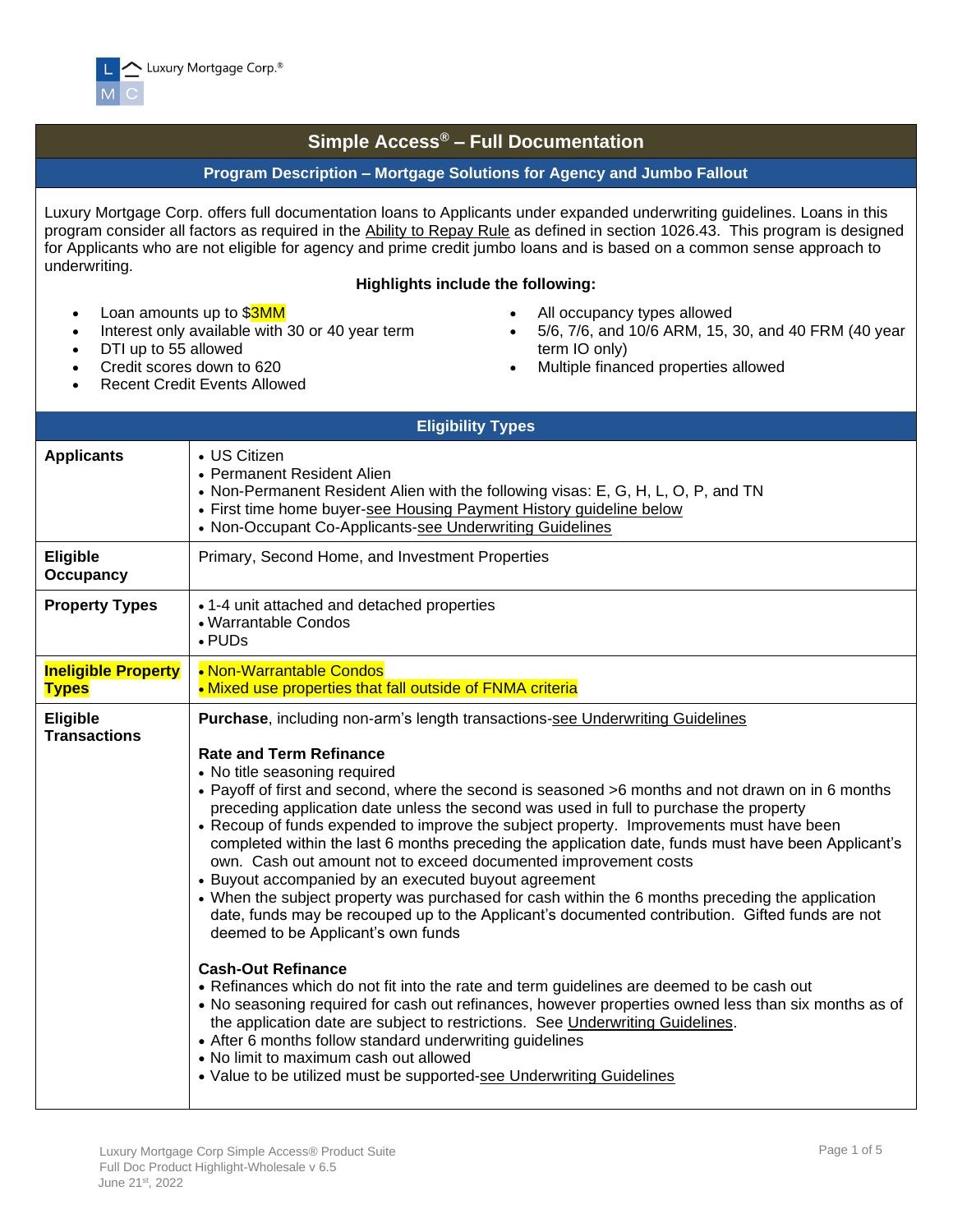|                                                                        | <b>Credit Requirements</b>                                                                                                                                                                                                                                                                                                                                                                                                                                                                                                                                                                                                                                                                                                                                                                                                                                                                                                                                                                                                                                                                                                                                                                                                                                                                                                                                                                                                                            |
|------------------------------------------------------------------------|-------------------------------------------------------------------------------------------------------------------------------------------------------------------------------------------------------------------------------------------------------------------------------------------------------------------------------------------------------------------------------------------------------------------------------------------------------------------------------------------------------------------------------------------------------------------------------------------------------------------------------------------------------------------------------------------------------------------------------------------------------------------------------------------------------------------------------------------------------------------------------------------------------------------------------------------------------------------------------------------------------------------------------------------------------------------------------------------------------------------------------------------------------------------------------------------------------------------------------------------------------------------------------------------------------------------------------------------------------------------------------------------------------------------------------------------------------|
| <b>Trade Lines</b>                                                     | Each Applicant must have three trade lines and a credit history covering 24 months. One trade line<br>must have been active within the last 6 months. At least one trade line must be seasoned 24 months.<br>The same trade line may be used to cover both the 24 month history and active requirement. The<br>trade lines do not need to be open. If an Applicant's spouse is the only Co-Applicant listed, only one<br>Applicant is required to meet this guideline. See <i>Underwriting Guidelines</i> for more details and<br>alternatives.                                                                                                                                                                                                                                                                                                                                                                                                                                                                                                                                                                                                                                                                                                                                                                                                                                                                                                       |
| <b>Credit Score</b>                                                    | • Credit scores allowed down to 620, subject to loan amount and LTV restrictions<br>• Use middle score of the primary income earner for pricing and guideline purposes                                                                                                                                                                                                                                                                                                                                                                                                                                                                                                                                                                                                                                                                                                                                                                                                                                                                                                                                                                                                                                                                                                                                                                                                                                                                                |
| <b>Housing Payment</b><br><b>History</b>                               | Housing payment history no greater than 1x30x12 for all mortgages/rental verifications. Note that<br>1x30x12 may carry a pricing adjustment and is limited to max 80 CLTV.<br><b>First Time Home Buyer (FTHB)</b><br>For standard guideline eligibility, Applicants must be able to document a 12 month rental history within<br>the last three years preceding the application showing 0x30 over the 12 month period. Those who<br>cannot allowed with max 80 LTV, a minimum 10% Applicant contribution, primary residences or<br>second homes only.                                                                                                                                                                                                                                                                                                                                                                                                                                                                                                                                                                                                                                                                                                                                                                                                                                                                                                 |
| <b>Significant Credit</b><br><b>Events</b>                             | Applicants with any of the following major credit events (bankruptcy, foreclosure, modification, short<br>sale, short pay, deed in lieu, and 120+ day mortgage late are subject to the below requirements,<br>measured from event completion or discharge/dismissal date to application date:<br><b>Credit Event other than a Foreclosure</b><br>• 0-2 years removed: Not eligible<br>• 2-4 years removed: Max 75 LTV, max \$1.5MM loan size<br>• >4 years removed: Standard Guidelines<br>Foreclosure:<br>• 0-3 years removed: Not allowed<br>• 3-4 years removed: Max 70 LTV, max \$1.5MM loan size<br>• >4 years removed: Standard Guidelines<br><b>Additional Guidelines:</b><br>• Active NOD or Lis Pendens not allowed. An historic NOD or Lis Pendens is not against guidelines,<br>however the underlying event will be evaluated against the Significant Credit Event and Housing<br>Payment History requirements guidelines.<br>• Judgment/Tax Lien: Must meet one of the following:<br>Paid off prior to or at closing, or<br>$\circ$<br>Show 6 month satisfactory payment history, include payment in DTI, subordinate if recorded<br>$\circ$<br>. Collections/Charge-Offs: May be excluded if individually less than \$2,500 or in aggregate less than<br>\$10,000. Any that are greater which may affect title must be paid off prior to or at closing. Medical<br>collections are excluded from this requirement regardless of amount. |
|                                                                        | <b>Income and Assets</b>                                                                                                                                                                                                                                                                                                                                                                                                                                                                                                                                                                                                                                                                                                                                                                                                                                                                                                                                                                                                                                                                                                                                                                                                                                                                                                                                                                                                                              |
| DTI                                                                    | • Maximum DTI: 50.000<br>• DTI may be increased to 55.000 with the following:<br>Min FICO: 680<br>$\circ$<br>Max LTV: 70<br>$\circ$<br>Eligible Transactions: Purchase or Rate and Term Refinance<br>$\circ$<br>Minimum Residual Income: greater of .5% of the loan amount or \$2k. Increased requirement<br>O<br>may be waived with an additional 6 months PITIA reserves.                                                                                                                                                                                                                                                                                                                                                                                                                                                                                                                                                                                                                                                                                                                                                                                                                                                                                                                                                                                                                                                                           |
| <b>Documentation</b><br><b>Requirements</b><br>(Salaried<br>Applicant) | <b>Documentation Requirements</b><br>Provide the last two years' W-2's and the most recent 30 consecutive days of paystubs including year<br>to date income with the most recent one dated within 120 calendar days of funding.<br><b>Qualification:</b><br>• If Applicant receives bonus, commission, or overtime, obtain a written VOE to determine a history<br>and continuance. Generally, a two year history is required, 1-2 years can be used on a case by case<br>basis with positive factors to offset and a reasonable expectation of continuance.                                                                                                                                                                                                                                                                                                                                                                                                                                                                                                                                                                                                                                                                                                                                                                                                                                                                                          |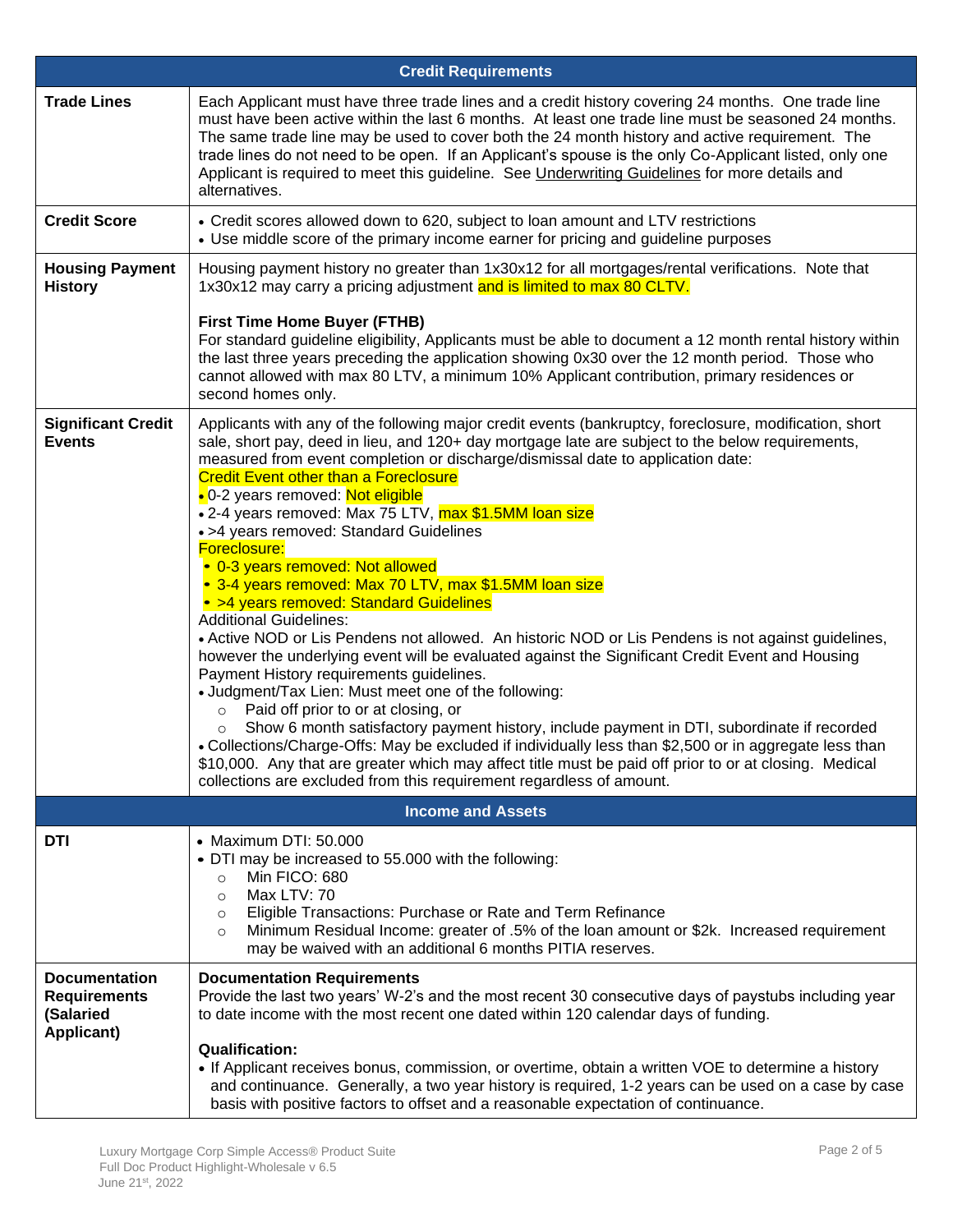|                                                                             | • LMC reserves right to request tax returns in its sole discretion.<br>• Restricted stock units: Restricted stock units may be used as qualifying income. Applicant must have<br>a two year history of receipt and a three year continuance on vesting.<br>• Stock options: Stock options may be used as qualifying income. Applicant must have a two year<br>history of receipt and exercise.                                                                                                                                                                                                                                                                                                                                                                                                                                                                                                                                                                                                                                                                                                                                             |  |  |  |  |  |  |  |  |
|-----------------------------------------------------------------------------|--------------------------------------------------------------------------------------------------------------------------------------------------------------------------------------------------------------------------------------------------------------------------------------------------------------------------------------------------------------------------------------------------------------------------------------------------------------------------------------------------------------------------------------------------------------------------------------------------------------------------------------------------------------------------------------------------------------------------------------------------------------------------------------------------------------------------------------------------------------------------------------------------------------------------------------------------------------------------------------------------------------------------------------------------------------------------------------------------------------------------------------------|--|--|--|--|--|--|--|--|
| <b>Documentation</b><br><b>Requirements</b><br>(Self-Employed<br>Applicant) | Applicants must generally be self-employed for 2 years; however, 1-2 years is acceptable with 2 years<br>previous employment in same line of work and no gaps. Provide the most recent one or two years'<br>personal and/or business federal tax returns as applicable. Take 24 month average of income if<br>increasing, 12 month average if decreasing. If decreasing, additional documentation may be required.<br>A year end and/or year to date profit and loss statement and balance sheet dated within 120 calendar<br>days of funding may be required. See Underwriting Guidelines for additional information.                                                                                                                                                                                                                                                                                                                                                                                                                                                                                                                     |  |  |  |  |  |  |  |  |
| <b>Other Income</b><br><b>Sources</b>                                       | <b>Asset Distribution</b><br>Applicants may supplement income disclosed via traditional income sources by annuitizing their<br>assets. They may set up a monthly distribution and document receipt of at least one monthly<br>distribution prior to closing. The distribution must have at least 7 years of continuance based on the<br>face value of the asset as of the distribution commencement. Verify current balance within 120 days of<br>the note date. Retirement accounts are ineligible if Applicant is under 59.5-see Underwriting<br><b>Guidelines</b>                                                                                                                                                                                                                                                                                                                                                                                                                                                                                                                                                                       |  |  |  |  |  |  |  |  |
|                                                                             | <b>Passive Asset Utilization</b><br>Applicants may supplement income disclosed via traditional sources by depleting assets available over<br>a 10 year term with no rate of return imputed. All assets necessary to complete the transaction,<br>including post-closing reserves, must be deducted in order to complete the calculation. Verify current<br>balance within 120 days of the note date. To meet asset requirements up to 10% of assets utilized may<br>come from cash out proceeds. Standard asset haircuts are utilized-see Underwriting Guidelines.                                                                                                                                                                                                                                                                                                                                                                                                                                                                                                                                                                         |  |  |  |  |  |  |  |  |
|                                                                             | <b>Rental Income:</b><br>Method 1   Tax Returns<br>Utilize the net figure on schedule E page 1 of most recent year's tax return adding back depreciation,<br>amortization, and interest. Subtract the principal and interest component of the mortgage payment.<br>Current insurance, taxes, and homeowner's association dues do not need to be documented.                                                                                                                                                                                                                                                                                                                                                                                                                                                                                                                                                                                                                                                                                                                                                                                |  |  |  |  |  |  |  |  |
|                                                                             | Method 2   Lease<br>Use 75% of current lease less documented PITI plus HOA dues and/or common charges. If lease is<br>materially greater than income listed on tax return(s), Applicant to provide supporting<br>explanation/documentation. Document the unit in question is rented with most recent month's rent<br>check. Rental income from a vacant property may only be used on a subject property purchase<br>transaction.                                                                                                                                                                                                                                                                                                                                                                                                                                                                                                                                                                                                                                                                                                           |  |  |  |  |  |  |  |  |
|                                                                             | <b>Other Sources</b><br>Document most recent 1-2 years receipt on tax returns and supporting tax documentation, current<br>receipt, and expectation of at least three years' continuance                                                                                                                                                                                                                                                                                                                                                                                                                                                                                                                                                                                                                                                                                                                                                                                                                                                                                                                                                   |  |  |  |  |  |  |  |  |
| <b>Asset Accounts</b>                                                       | • Use 100% of cash and cash equivalents<br>• Use 80% of face value for marketable securities<br>• Use 70% of retirement assets if Applicant is under 59.5, 80% if over<br>• If Applicant is liquidating funds from non-retirement sources, document liquidation and end balance<br>• If Applicant is liquidating from retirement accounts, document the liquidation and end balance<br>• 1031 exchanges eligible for investment properties-see Underwriting Guidelines<br>• Business funds may be used provided the Applicant(s) own(s) a minimum of 51% combined<br>ownership of the business. The amount of funds that may be utilized is based on the Applicant's<br>percentage of ownership. Applicant(s) must provide either:<br>$\circ$ A letter from Applicant's CPA, EA, or licensed tax preparer stating that the Applicant(s) may<br>access the business funds and that the withdrawal will have no adverse impact; or<br>$\circ$ A letter from the Applicant(s) stating that they may access the business funds and<br>underwriter's to document that the withdrawal will have no adverse impact-see Underwriting<br>Guidelines |  |  |  |  |  |  |  |  |
|                                                                             | • Cash out proceeds MAY be used to meet the reserve requirement at a maximum 75 LTV                                                                                                                                                                                                                                                                                                                                                                                                                                                                                                                                                                                                                                                                                                                                                                                                                                                                                                                                                                                                                                                        |  |  |  |  |  |  |  |  |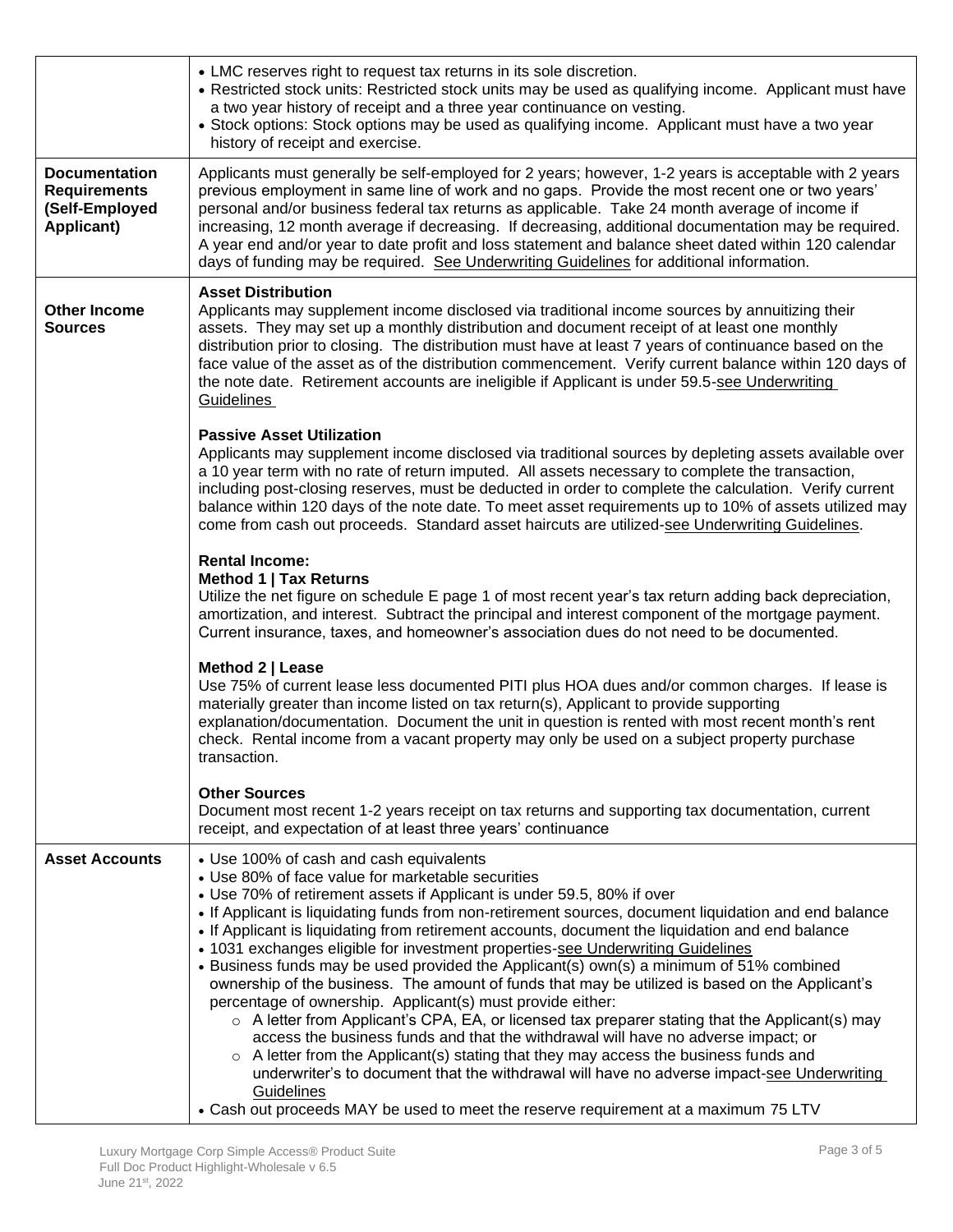| <b>Gifted Funds</b>                  | • Gift funds are allowed for funds to close. A 5% contribution from Applicant's own funds is required.<br>No Applicant minimum contribution is required for primary residences with LTVs $\lt$ =80, except where<br>otherwise specified.<br>• Gifts must be documented in compliance with FNMA requirements and be from immediate family<br>members-see Underwriting Guidelines.<br>• Gifts of equity are allowed, max 75 LTV. No Applicant contribution is required on a primary residence<br>or a second home. A 5% applicant contribution is required for investment properties                                                                    |  |  |  |  |  |  |  |  |  |
|--------------------------------------|-------------------------------------------------------------------------------------------------------------------------------------------------------------------------------------------------------------------------------------------------------------------------------------------------------------------------------------------------------------------------------------------------------------------------------------------------------------------------------------------------------------------------------------------------------------------------------------------------------------------------------------------------------|--|--|--|--|--|--|--|--|--|
|                                      | <b>Liabilities</b>                                                                                                                                                                                                                                                                                                                                                                                                                                                                                                                                                                                                                                    |  |  |  |  |  |  |  |  |  |
| Alimony/Child<br><b>Support</b>      | Alimony may be deducted from income rather than included as a liability, provided the alimony<br>payments are tax deductible to the payor. Otherwise, include as a liability. Child support must be<br>included as a liability.                                                                                                                                                                                                                                                                                                                                                                                                                       |  |  |  |  |  |  |  |  |  |
| <b>Installment Debt</b>              | Installment loans must be included in the DTI. Installment debt with less than 10 months' worth of<br>payments remaining may be excluded from DTI, as long as the Applicant has the assets to make the<br>remaining payments. Applicants may pay down the debt such that the remaining balance is less than<br>the sum of 10 months' worth of payments. The assets used must be sourced. Loans secured by<br>financial assets (margin loan, 401(K) loan, etc.) do not need to be included in the DTI provided the<br>asset balance exceeds the loan balance.                                                                                          |  |  |  |  |  |  |  |  |  |
|                                      | <b>Other Highlights</b>                                                                                                                                                                                                                                                                                                                                                                                                                                                                                                                                                                                                                               |  |  |  |  |  |  |  |  |  |
| Appraisal /<br><b>Valuation</b>      | • Loan amount up to \$2MM, one appraisal required<br>• Loan amount over \$2MM, two appraisals required                                                                                                                                                                                                                                                                                                                                                                                                                                                                                                                                                |  |  |  |  |  |  |  |  |  |
|                                      | All appraisals are subject to underwriting review and acceptance. Loan amounts >\$1.5MM and up to<br>\$2MM may not utilize a CU score in lieu of a CDA. Additional appraisal due diligence may be required<br>at the discretion of underwriting.                                                                                                                                                                                                                                                                                                                                                                                                      |  |  |  |  |  |  |  |  |  |
|                                      | • Purchase: lesser of purchase price or appraised value<br>• Refinance (all types): For cash out refinances where the property is owned less than six months as of<br>the application date, lesser of purchase price or appraised value must be utilized. For all other<br>transactions where the property is owned less than 12 months as of the application date, current<br>value may be used provided the value is supported both by appraisal and a CDA with a variance not<br>greater than 10%. If value not supported, use lesser of purchase price plus documented<br>improvements or market value. If more than 12 months, use market value. |  |  |  |  |  |  |  |  |  |
| Geographic<br><b>Eligibility</b>     | The following states are eligible: AL, AR, AZ, CA, CO, CT, DC, DE, FL, GA, IL (no IO loans), LA, MA,<br>MD, ME, MI, MN, NH, NC, NJ, NM, NY (no NY subprime), OH, OR, PA, RI, SC, TN, TX, UT, VA, WA,<br>WI, WY.<br>Restrictions:<br>• TX CO Refinances-IO not allowed on 50(a)(6) transactions-see Underwriting Guidelines for additional<br>restrictions                                                                                                                                                                                                                                                                                             |  |  |  |  |  |  |  |  |  |
| <b>Reserve</b><br><b>Requirement</b> | • Loan amount up to \$1MM: 6 months PITIA<br>• Loan amount above \$1MM and up to \$2MM: 9 months PITIA<br>• Loan amount above \$2MM and up to \$3MM: 12 months PITIA<br>• DTI >50 and increased residual income requirement not met: additional 6 months PITIA<br>• Other real estate owned: 2 months of each property's PITIA-See Underwriting Guidelines for an<br>alternative                                                                                                                                                                                                                                                                      |  |  |  |  |  |  |  |  |  |
| <b>Title Vesting</b>                 | • Individual names as joint tenants, community property, or tenants in common<br>• Living trusts meeting FNMA's requirements<br>• Blind Trusts-see Underwriting Guidelines<br>• Limited Liability Corporations-see Underwriting Guidelines<br>• Partnerships/Corporations-see Underwriting Guidelines                                                                                                                                                                                                                                                                                                                                                 |  |  |  |  |  |  |  |  |  |
| <b>ARM Terms</b>                     | • Margin = $4.000\%$<br>• Index = 30 Day Average of SOFR<br>• Caps = $2/1/5$<br>• Floor Rate = Note Rate                                                                                                                                                                                                                                                                                                                                                                                                                                                                                                                                              |  |  |  |  |  |  |  |  |  |